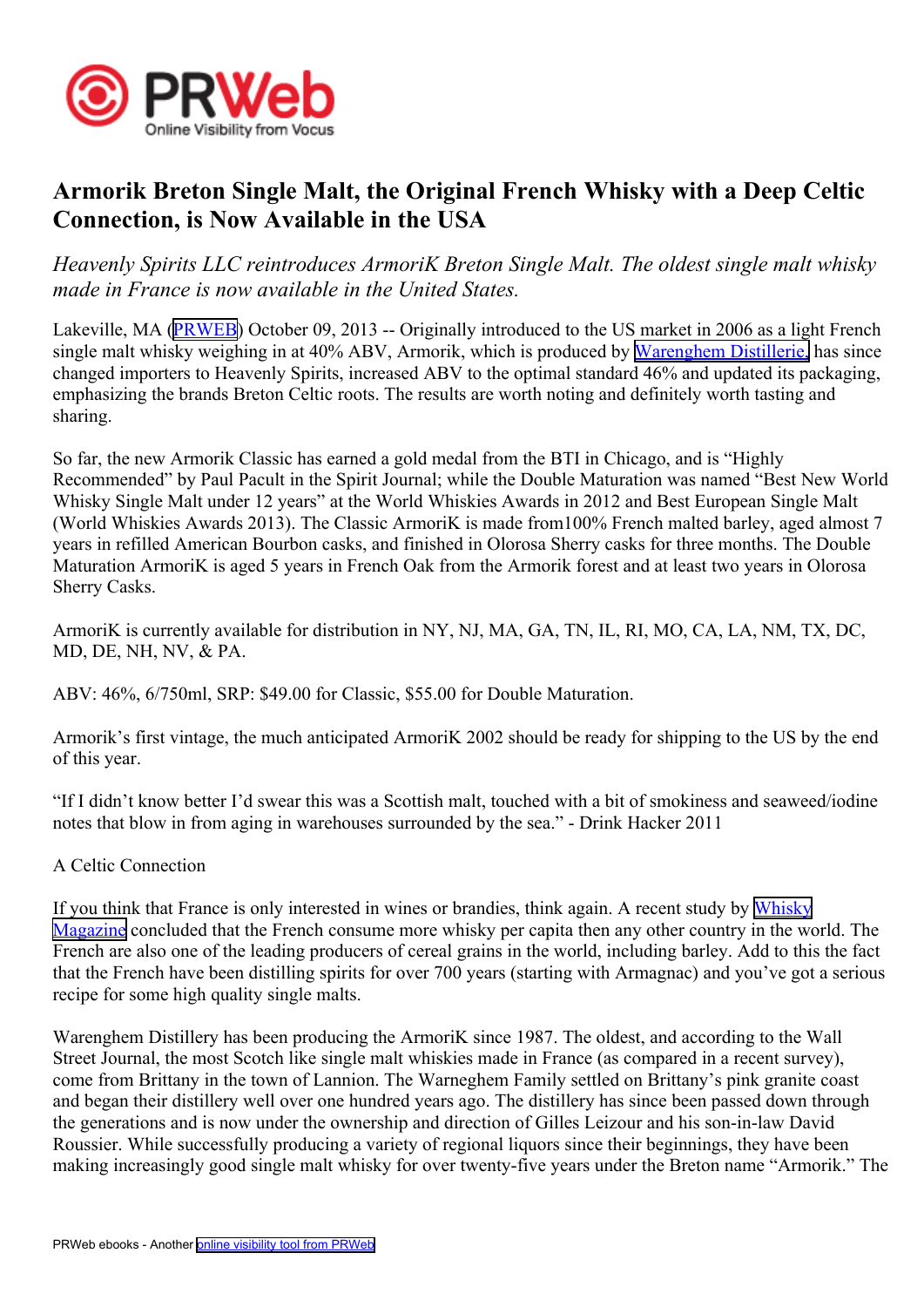

fact that their single malts could easily pass for Scottish Speysides or Lowland malts should not be <sup>a</sup> surprise. These Breton French distillers have strong Celtic roots and <sup>a</sup> taste for fine scotch style whisky is in their blood. In addition to being located just across the sea from their cultural cousins; <sup>a</sup> land with similarly granitic soils along with moist briny air, they share <sup>a</sup> special savoir fair for understanding and creating fine malted spirits. In fact, some might even say that Bretons and Scots have <sup>a</sup> historical connection much deeper than the British Empire; as Celtic peoples, they are much more closely related to each other (as well as the Irish and the Welsh) than they are to the French or the English.

## A World Leader

With whisky consumption on the rise worldwide and "World Whiskies" establishing itself as a permanent and respected category for whisky fans everywhere, Armorik Single Malt has emerged as <sup>a</sup> natural leader, both in France and on the global stage. While the successes of ArmoriK Breton Single Malt Whisky have inspired other French distillers and entrepreneurs to recently take <sup>a</sup> stab at making and selling French whisky, the Warenghem distillery remains proud to be the original, setting the standards for quality based on their Breton, Celtic, and French traditions and expertise. Click here for <sup>a</sup> short [distillery](http://youtu.be/-HCucuSvTvE) video visit.

Heavenly Spirits LLC is <sup>a</sup> growing Massachusetts based importer specializing in award winning distilled spirits from France, including; Armagnac, Calvados, Cognac, Absinthe, Rum and Whisky. The company has been the number one importer of Armagnac in the US since 2009, accounting for 20% of the market. The Heavenly Spirit portfolio is represented in twenty US states and includes brands like Seguinot, Normandin Mercier, Jean Fillioux, Delord, Dartigalongue, Roger Groult, ArmoriK, and La Muse Verte. In addition to serving as importers, the Cooneys see themselves as both educators and cultural ambassadors. When conducting French spirit tasting seminars around the country they speak about history, technique, quality, value and taste, but they also remain strong advocates for moderation when drinking.

For more information contact: Daniel Cooney - dcheavenlyspirits(at)gmail(dot)com or visit [www.heavenlyspirits.info](http://www.heavenlyspirits.info).

Warenghem contact: David Roussier – droussier(at)distillerie-warenghem(dot)com